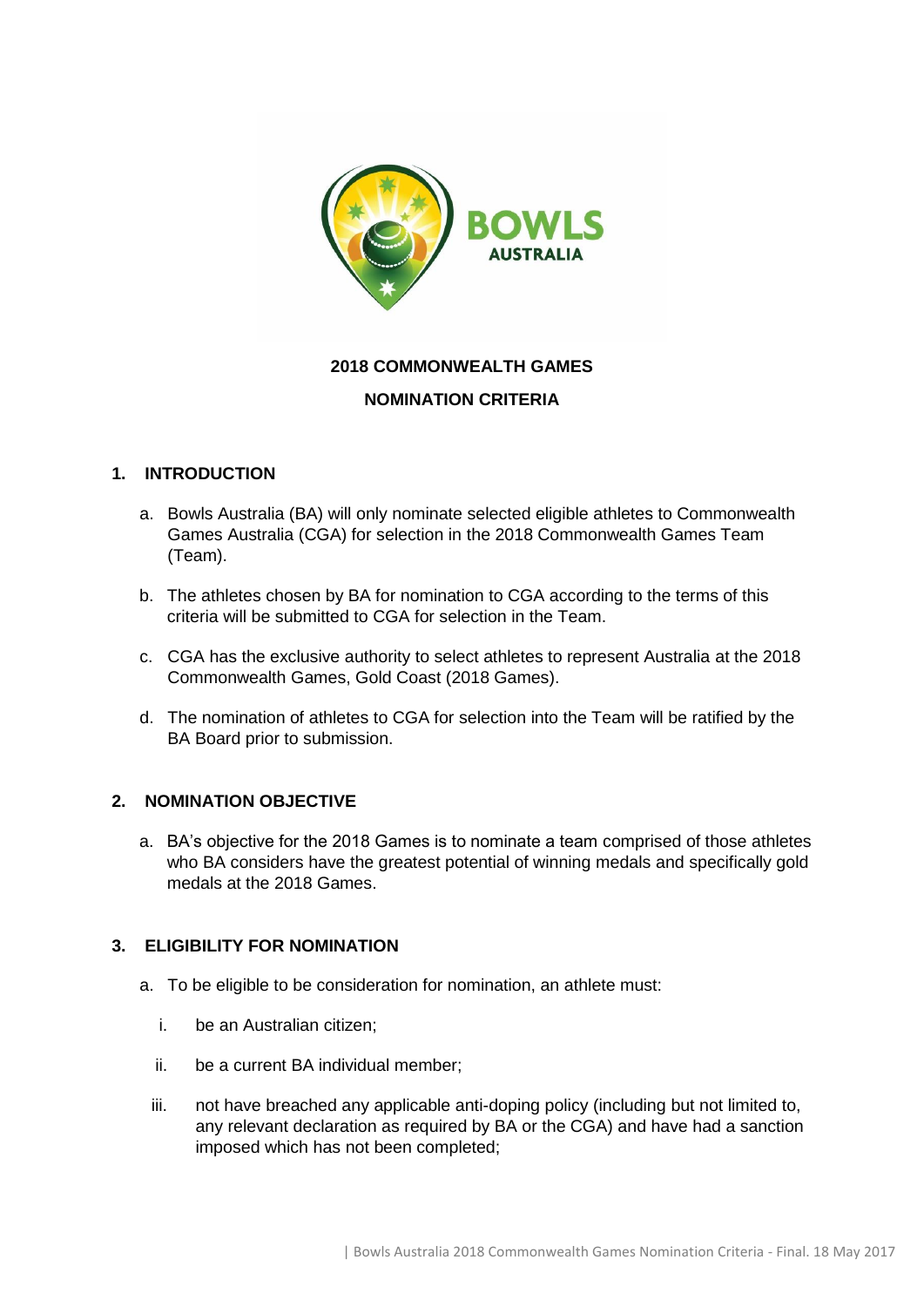- iv. have not by their actions or omissions brought themselves or their Sport into disrepute;
- v. sign and adhere to the CGA 2018 Games Team agreement.

### **4. TEAM COMPOSITION**

- a. The size of the Team is subject to confirmation from the Commonwealth Games Federation to CGA.
- b. BA will nominate athletes based on this Criteria which subject to Clause 2 will consist of up-to 10 able bodied athletes and 5 parasport athletes and 2 Directors for the VI athletes.

## **5. NOMINATION CRITERIA**

- a. The criteria listed will be applied in each selection decision. However, the weight given to each criterion will be totally at the discretion of the Selectors and the weight may vary dependent on the selection decision being considered and the timing of that decision.
- vi. current Australian or international ranking (if any);
- vii. current and previous national and international performances in events and over such periods as determined by the Selectors;
- viii. demonstrated and/or potential ability to play in a set position, adapt to the format of play and environmental conditions for the next benchmark event;
- ix. the athlete's current level of skill and physical fitness;
- x. consistency in standards of behaviour conducive to supporting the goals of the team and overall objectives of BA;
- xi. demonstrated and/or potential ability and attitude to work with BA high performance coaching staff, team officials and other athletes;
- xii. any current or potential injury or condition which will impair, inhibit or prevent the athlete's performance to the requisite level;
- xiii. any other factor considered relevant to the sole discretion of the Selectors. Selectors are listed at [http://www.bowls.com.au/About-BA/Governance-](http://www.bowls.com.au/About-BA/Governance-Staff/Board-Committees/Committees)[Staff/Board-Committees/Committees](http://www.bowls.com.au/About-BA/Governance-Staff/Board-Committees/Committees)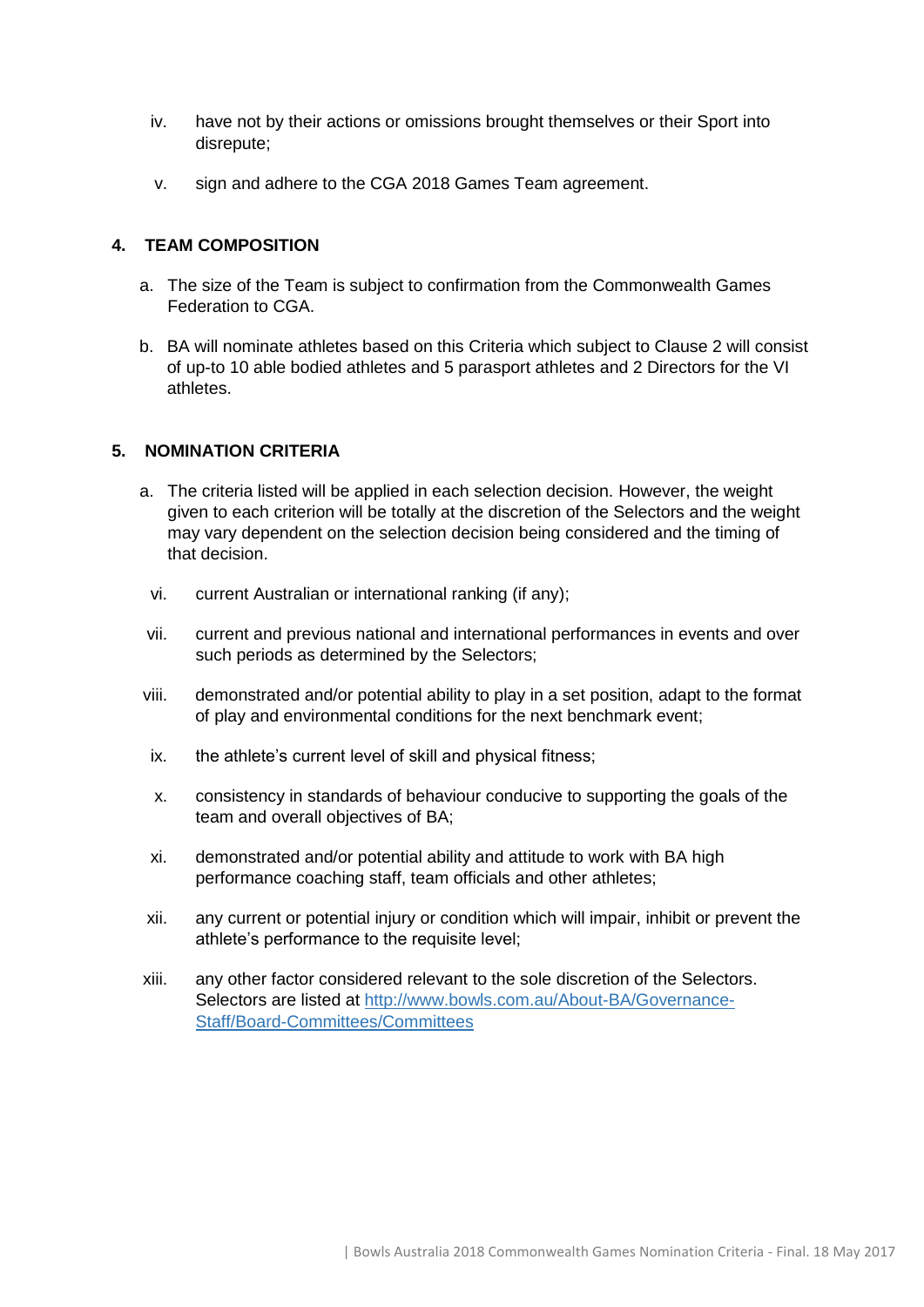### **6. ANNOUNCEMENT OF NOMINATION**

- a. On or before November 14, 2017 the Selectors will advise the BA Board of the nominated athletes;
- b. On or before November 20, the BA Board will ratify the nominations. Nominated athletes will be notified by BA on this date though nominations must be kept confidential.
- c. On or before November 27, CGA will formally select the Team from the nominations provided.

### **7. APPEALS**

- a. An athlete who reasonably considers in all circumstances that his/her non-nomination to compete at 2018CG has occurred because the Selection Panel has failed to follow this Nomination Criteria is able to appeal (Appeal) his/her non-nomination.
- b. There are four areas for which an aggrieved player may Appeal. The grounds for such an appeal are that:
	- i. the selection panel, in making their decision, failed to comply with the Nomination Criteria;
	- ii. the appellant was not afforded a reasonable opportunity by Bowls Australia to satisfy this Nomination Criteria;
	- iii. the nomination decision was affected by actual bias; or
	- iv. there was no material on which the nomination decision could reasonably be based.
- c. The Appeals process is detailed in the document entitled "National Team Selection Policy" and can be found [http://www.bowlsaustralia.com.au/About-](http://www.bowlsaustralia.com.au/About-BA/Documents/Constitution-Policies)[BA/Documents/Constitution-Policies.](http://www.bowlsaustralia.com.au/About-BA/Documents/Constitution-Policies) The process is:
	- i. Any appeal against a decision of the Selectors must be made within 7 days of any official notification.
	- ii. Applications to convene the Selection Review Panel must be received on the prescribed form, "Request for a Selection Appeals Hearing" which can be found at<http://www.bowlsaustralia.com.au/About-BA/Documents/Constitution-Policies> and is to be accompanied by the sum of \$1,000 in clear funds (non-refundable) to BA setting out:
		- a. The procedural grounds for appeal: and
		- b. The reasons or circumstances supporting the alleged grounds of appeal.
	- iii. Nothing in this Nomination Criteria prevents the withdrawal of an appeal at any time in writing.